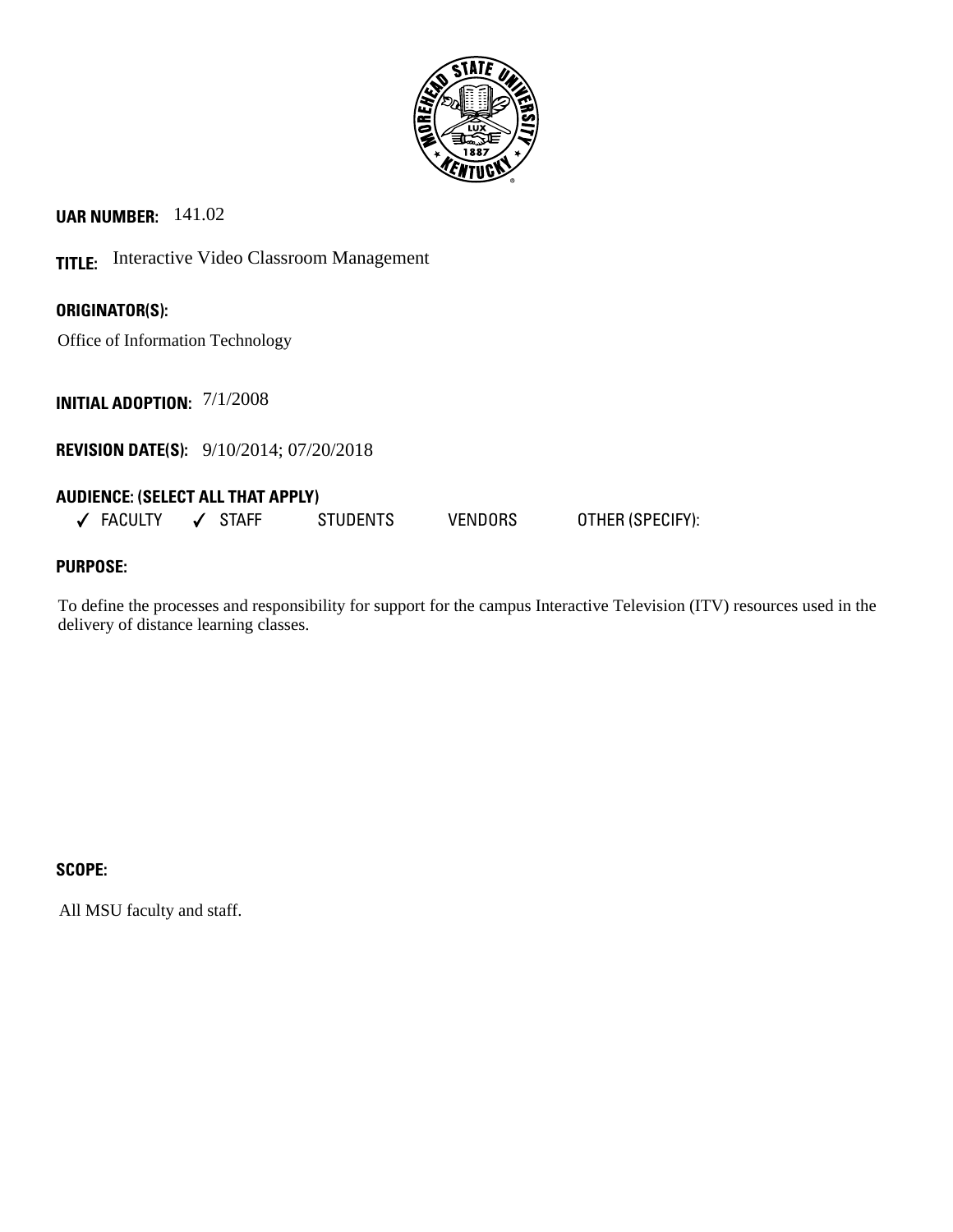#### **DESCRIPTION (INCLUDE DEFINITIONS):**

This UAR details how the responsibility for providing support for the campus Interactive Television (ITV) classroom scheduling, class facilitation, and maintenance of the physical network is shared among the Office of Information Technology, Distance Education and Instructional Design (DEID), and staff at the regional campus sites. It outlines what funding will be provided for on-campus and regional campuses to hire facilitator support for qualifying ITV courses at each site.

RESPONSIBILITY: Maintenance, installation, and repair of the interactive video network are the responsibility of the Office of Information Technology. DEID is responsible for the administration and scheduling of ITV classrooms and the funding of ITV facilitation. DEID will provide training opportunities for all facilitators and faculty in the use of ITV equipment. Each regional campus is responsible for the hiring, supervision, and payroll of facilitators at the regional campus locations.

GUIDELINES: Funding for one lead facilitator position will be allocated at each regional campus. This individual may work up to a maximum of 25 hours per week and will be paid no more than seventy-five cents above minimum wage. Time spent by the lead facilitator assisting the regional campus director with ITV facilitator scheduling and coordination should be noted on timecards separately from facilitation hours. The lead facilitator is expected to cover the first 20 hours of facilitation per week. Exceptions to this guideline must be documented with the Director of Distance Education and Instructional Design prior to the start of a semester.

Additional facilitators may be hired at minimum wage at each regional center for coverage of ITV classes as necessitated by the established class schedule. Sharing of facilitators between classrooms will be enforced to maximize hiring dollars. Facilitators are to be available 15 minutes prior to the start of class and 15 minutes after the end of class to provide services to faculty and students.

At each regional campus, all hiring paperwork, supervision, and payroll are the responsibility of the Regional Campus Director or assigned regional campus staff. On-campus facilitator hiring, supervision, and payroll are the responsibility of Distance Education and Instructional Design staff.

Funds will be transferred from DEID to the Temporary ITV Facilitator wages account for each regional campus to cover the cost of facilitators using the following guidelines:

A class must have a minimum of 3 undergraduate students (or 2 graduate students) enrolled at a single site for that site to qualify for facilitator funding. In special cases where a student needs a class to graduate or program obligations must be met, a facilitator may be assigned to a class with less than the minimum number of required students. These classes will be decided on a case by case basis and require the approval of the Director of Distance Education and Instructional Design.

An initial budget transfer will be initiated at the start of the fiscal year to enable processing of facilitator PARs. This transfer will be based on an established course schedule and will include provisions for sharing facilitators between classes as scheduling permits. Funding will be allocated for a single facilitator when multiple classes are offered simultaneously in the same regional center facility.

| <b>APPROVED BY:</b>               |                 |
|-----------------------------------|-----------------|
| <b>VICE PRESIDENT:</b>            | DATE: $7/20/18$ |
| APPROPRIATE INSTITUTIONAL REVIEW: | DATE:           |
| an<br><b>PRESIDENT:</b>           | DATE: $7/20/18$ |
|                                   |                 |